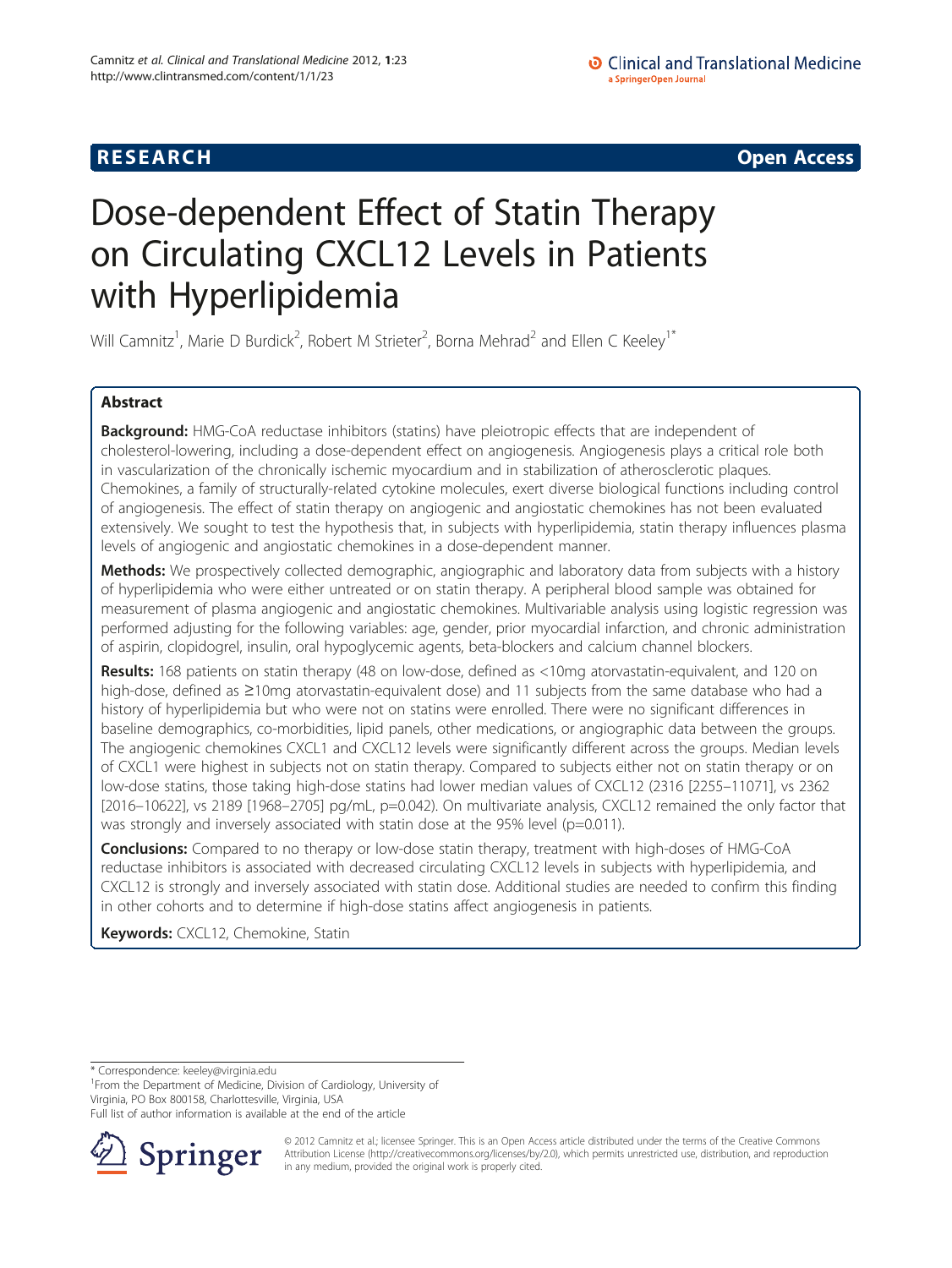## Background

HMG-CoA reductase inhibitors are among the most commonly prescribed medications, and have pleiotropic effects that are independent of cholesterol-lowering [\[1](#page-4-0)]. Among these, several lines of evidence support a dosedependent effect of these drugs on angiogenesis; for example, in animal models, inflammation-induced angiogenesis is enhanced with low-dose statin therapy but inhibited at high statin concentrations, and high-dose statin concentration is associated with decreased tumor vascularization in a lung cancer model [[2\]](#page-4-0). Moreover, in vitro studies demonstrate that low-dose statin concentrations are pro-angiogenic by promoting the migration of human endothelial progenitor cells while at high concentrations they are anti-angiogenic by promoting endothelial cell apoptosis [\[3](#page-4-0)]. The effects of statins on angiogenesis in humans are likely to be clinically relevant to heart disease since angiogenesis is associated with formation of new blood vessels in chronically ischemic myocardium; in addition, inhibition of angiogenesis may contribute to stabilization of atherosclerotic plaques [[4](#page-4-0)].

Chemokines are a family of structurally-related cytokine molecules with diverse biological functions, including control of angiogenesis. We recently reported that, in subjects with coronary artery disease, the plasma concentration of angiogenic chemokines was independently associated with the presence and extent of angiographically visible coronary collaterals, whereas the concentration of angiostatic chemokines was negatively correlated [[5\]](#page-4-0). The effect of statin therapy on angiogenic and angiostatic chemokines in subjects with coronary artery disease has not been evaluated extensively. Given the high prevalence of statin use in the population, we sought to test the hypothesis that, in subjects with hyperlipidemia, statin therapy influences plasma levels of angiogenic and angiostatic chemokines in a dose-dependent manner.

## Methods

## Patient population

We prospectively collected demographic, angiographic and laboratory data from consecutive subjects with a history of hyperlipidemia undergoing elective coronary angiography at the University of Virginia from October 2007 to August 2008. The study was approved by the Institutional Review Board and all subjects provided informed consent. Patients > 21 years old who were able to provide informed consent were eligible for enrollment. Exclusion criteria were: (1) acute coronary syndrome, (2) active inflammatory, infectious, or malignant disease, and (3) immunosuppressive therapy. Doses of statins were converted to an atoravastatin-equivalent on the basis of their lowdensity lipoprotein-lowering potential as previously described [[6](#page-4-0)]. Subjects were classified as not on a statin, on low-dose statins (defined as <10mg atorvastatinequivalent dose which included the following: lovastatin 10mg and 20mg; pravastatin 10mg and 20mg; and simvastatin 5mg and 10mg) or on high-dose statins (defined as ≥10mg atorvastatin-equivalent dose which included the following: atorvastatin 10mg, 20mg, 40mg and 80mg; lovastatin 40mg and 80mg; pravastatin 40mg and 80mg; rosuvastatin 5mg, 10mg, 20mg and 40mg; and simvastatin 20mg, 40mg and 80mg) [\[6](#page-4-0)].

## Blood sampling and cytokine analysis

At the time of arterial sheath insertion for coronary angiography and prior to administration of heparin, a blood sample was drawn from the side arm of the sheath and anticoagulated with sodium EDTA, placed on ice, and processed within 30 minutes of retrieval. Plateletfree plasma was aliquoted and frozen at −80°C for subsequent measurement of cytokines by multiplex immunoassay (Luminex, Bio-Rad, Bio-plex 200 system, Hercules, California; Procarta Cytokine Assay kit, Panomics, Inc., Fremont, California). We assayed for the angiogenic chemokines CXCL1, CXCL3, CXCL5, CXCL8, CXCL12 and CCL2, the angiogenic cytokine VEGF, the angiostatic chemokines CXCL9, CXCL10 and CXCL11, and the cytokine interferon-gamma (a potent inducer of angiostatic chemokines).

## Statistical analysis

Baseline characteristics were analyzed using Wilcoxon rank-sum test for continuous and Chi-Square test or Fisher's Exact test for categorical variables. Statistically significant differences between groups were compared with one-way analysis of variance (ANOVA). Multivariable analysis using logistic regression was performed adjusting for the following variables: age, gender, prior myocardial infarction, and chronic administration of aspirin, clopidogrel, insulin, oral hypoglycemic agents, beta-blockers and calcium channel blockers. Analyses were performed using Stata/ IC version 10.1 (Statacorp) and GraphPad PRISM (version 5.0d). Statistical significance was defined as  $p$  value of <0.05.

## Results

A total of 168 subjects with a history of hyperlipidemia on chronic statin therapy (low-dose n=48, and high-dose n=120), and 11 subjects with a history of hyperlipidemia not on lipid-lowering therapy were enrolled. There were no significant differences in baseline medications, fasting lipid levels, medical co-morbidities, the presence of coronary artery disease, and the presence of angiographic coronary collaterals between the groups (Table [1](#page-2-0)). Overall, few subjects had a clinical history of congestive heart failure and there was no difference in its prevalence between the groups: echocardiographic assessment of left ventricular systolic function revealed that both subjects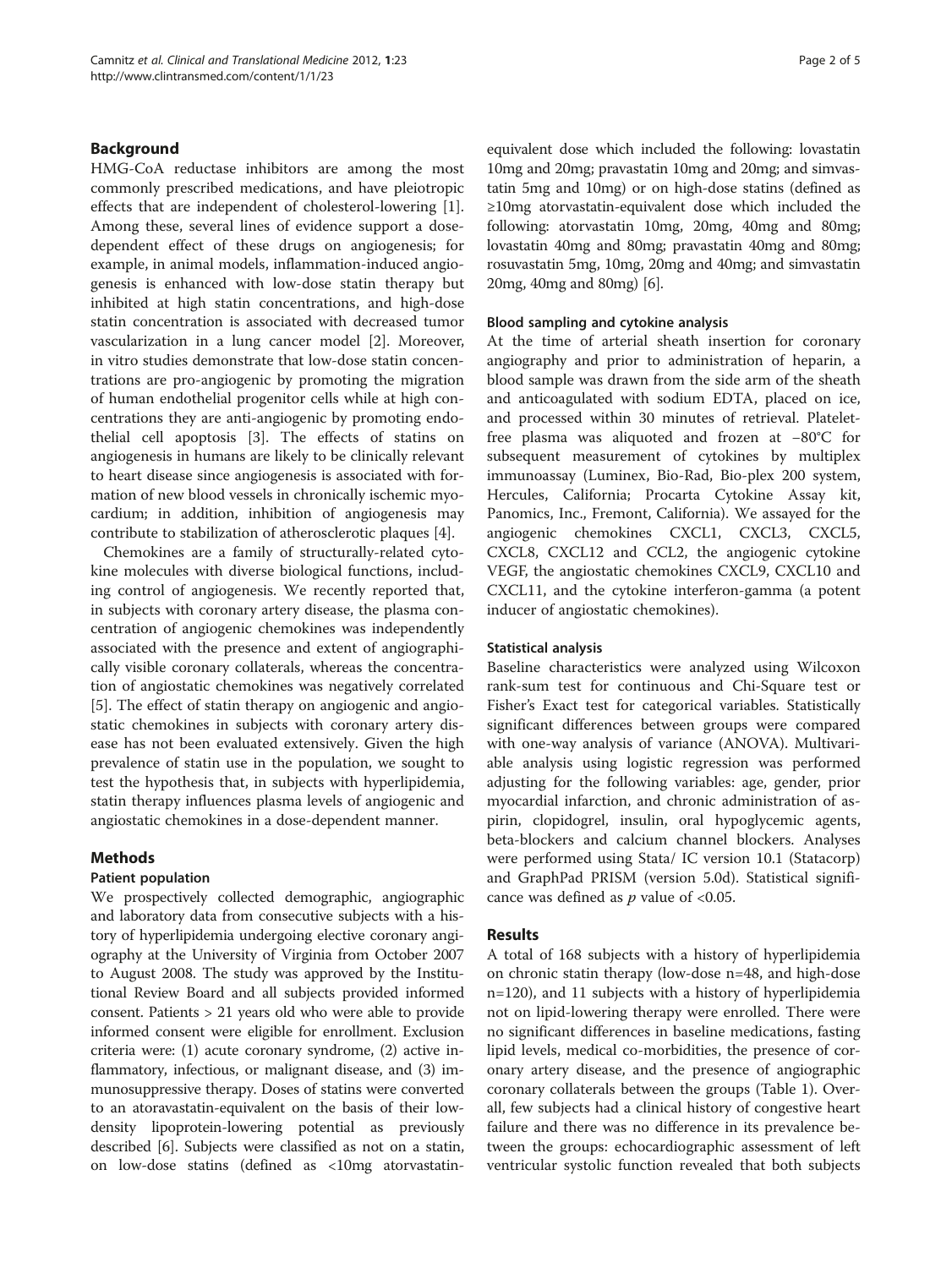<span id="page-2-0"></span>

| Characteristic              | No statin(n=11)    | Low dose statin(n=48) | High dose statin (n=120) | p Value |
|-----------------------------|--------------------|-----------------------|--------------------------|---------|
| Age (years)                 | $65 +/- 14$        | $64 +/- 11$           | $60 +/- 12$              | 0.489   |
| Male gender                 | 8 (73%)            | 31 (65%)              | 85 (71%)                 | 0.707   |
| Race                        |                    |                       |                          |         |
| Caucasian                   | 11 (100%)          | 41 (85%)              | 106 (88%)                | 0.398   |
| African-American            | $0(0\%)$           | 7 (15%)               | 14 (12%)                 | 0.398   |
| Hypertension*               | 7 (64%)            | 42 (88%)              | 104 (87%)                | 0.098   |
| Diabetes mellitus           | 4 (36%)            | 11 (23%)              | 39 (33%)                 | 0.874   |
| Tobacco use                 | 4 (36%)            | 10 (21%)              | 33 (28%)                 | 0.730   |
| Family history of CAD       | 2 (18%)            | 23 (48%)              | 51 (43%)                 | 0.047   |
| Prior Angina                | 5 (45%)            | 17 (35%)              | 55 (46%)                 | 0.802   |
| Peripheral arterial disease | 1(9%)              | 10 (21%)              | 33 (28%)                 | 0.460   |
| Congestive heart failure    | 2 (18%)            | 3(6%)                 | 9(8%)                    | 0.958   |
| Myocardial infarction       | 3 (27%)            | 11 (23%)              | 48 (40%)                 | 0.050   |
| Prior CABG                  | 3 (27%)            | 4 (8%)                | 22 (18%)                 | 0.104   |
| Prior PCI                   | 3 (27%)            | 16 (33%)              | 47 (40%)                 | 0.401   |
| Prior Stroke                | $0(0\%)$           | 3(6%)                 | 18 (15%)                 | 0.445   |
| Medications                 |                    |                       |                          |         |
| Beta-blocker                | 7 (64%)            | 27 (56%)              | 84 (71%)                 | 0.183   |
| <b>ACE</b> inhibitor        | 3 (27%)            | 22 (46%)              | 53 (45%)                 | 0.397   |
| Aspirin                     | 9 (82%)            | 36 (75%)              | 102 (86%)                | 0.678   |
| Insulin                     | 2 (18%)            | 5(10%)                | 13 (11%)                 | 0.652   |
| Oral hypoglycemic           | 1(9%)              | 7 (15%)               | 16 (14%)                 | 0.869   |
| Calcium channel blocker     | 2 (18%)            | 10 (21%)              | 15 (13%)                 | 0.681   |
| Clopidogrel                 | 4 (36%)            | 11 (23%)              | 30 (25%)                 | 0.393   |
| Lipid panel (mmol/L)        |                    |                       |                          |         |
| Total cholesterol           | 160 [134-161]      | 157 [136-177]         | 161 [135-200]            | 0.593   |
| Low density lipoprotein     | 88 [81-106]        | 95 [80-112]           | 92 [74-131]              | 0.815   |
| High density lipoprotein    | 43 [37-51]         | 38 [33-47]            | 38 [32-44]               | 0.128   |
| Triglycerides               | 89 [55-131]        | 111 [85-199]          | 132 [100-194]            | 0.098   |
| Angiographic data           |                    |                       |                          |         |
| Obstructive CAD +           | 10 (91%)           | 39 (81%)              | 106 (88%)                | 0.434   |
| Non-obstructive CAD         | 1(9%)              | 8 (17%)               | 19 (16%)                 | 0.819   |
| Presence of collaterals     | 3 (27%)            | 16 (67%)              | 42 (60%)                 | 0.868   |
| Cytokines (pg/mL)           |                    |                       |                          |         |
| CXCL1                       | 10516 [2094-27454] | 4087 [899-18355]      | 7709 [1749-20804]        | 0.026   |
| CXCL3                       | 987 [288-1351]     | 514 [230-1163]        | 632 [215-1003]           | 0.359   |
| CXCL5                       | 5820 [4041-15103]  | 5127 [2326-8607]      | 5820 [2985-9245]         | 0.290   |
| CXCL8                       | 741 [517-1391]     | 751 [367-1441]        | 758 [345-1664]           | 0.884   |
| CXCL9                       | 4133 [68-16835]    | 3421 [297-7749]       | 3558 [392-7741]          | 0.890   |
| CXCL10                      | 1552 [922-2075]    | 922 [587-1362]        | 901 [587-1670]           | 0.117   |
| CXCL11                      | 7577 [2920-9914]   | 5072 [2711-7724]      | 4449 [2786-7500]         | 0.259   |
| CXCL12                      | 2316 [2255-11071]  | 2362 [2016-10622]     | 2189 [1968-2705]         | 0.042   |
| CCL2                        | 131 [32-163]       | 58 [39-92]            | 62 [28-132]              | 0.259   |
| VEGF                        | 909 [559-3997]     | 1219 [205-1991]       | 957 [147-1880]           | 0.678   |
| IFN-y                       | 472 [92-1034]      | 317 [113-472]         | 304 [147-525]            | 0.467   |

Data are expressed as mean ± standard deviation (SD), median [25-75% interquartile range (IQR)], or as number (percentage), ACE= angiotensin converting-enzyme, CABG= coronary artery bypass graft surgery, CAD= coronary artery disease, IFN= interferon, PCI= percutaneous coronary intervention, VEGF= vascular endothelial growth factor \*= on antihypertensive medications, or untreated patients with known systolic blood pressure ≥140mmHg or diastolic blood pressure ≥90mmHg †= ≥70% luminal diameter narrowing of at least one major epicardial artery.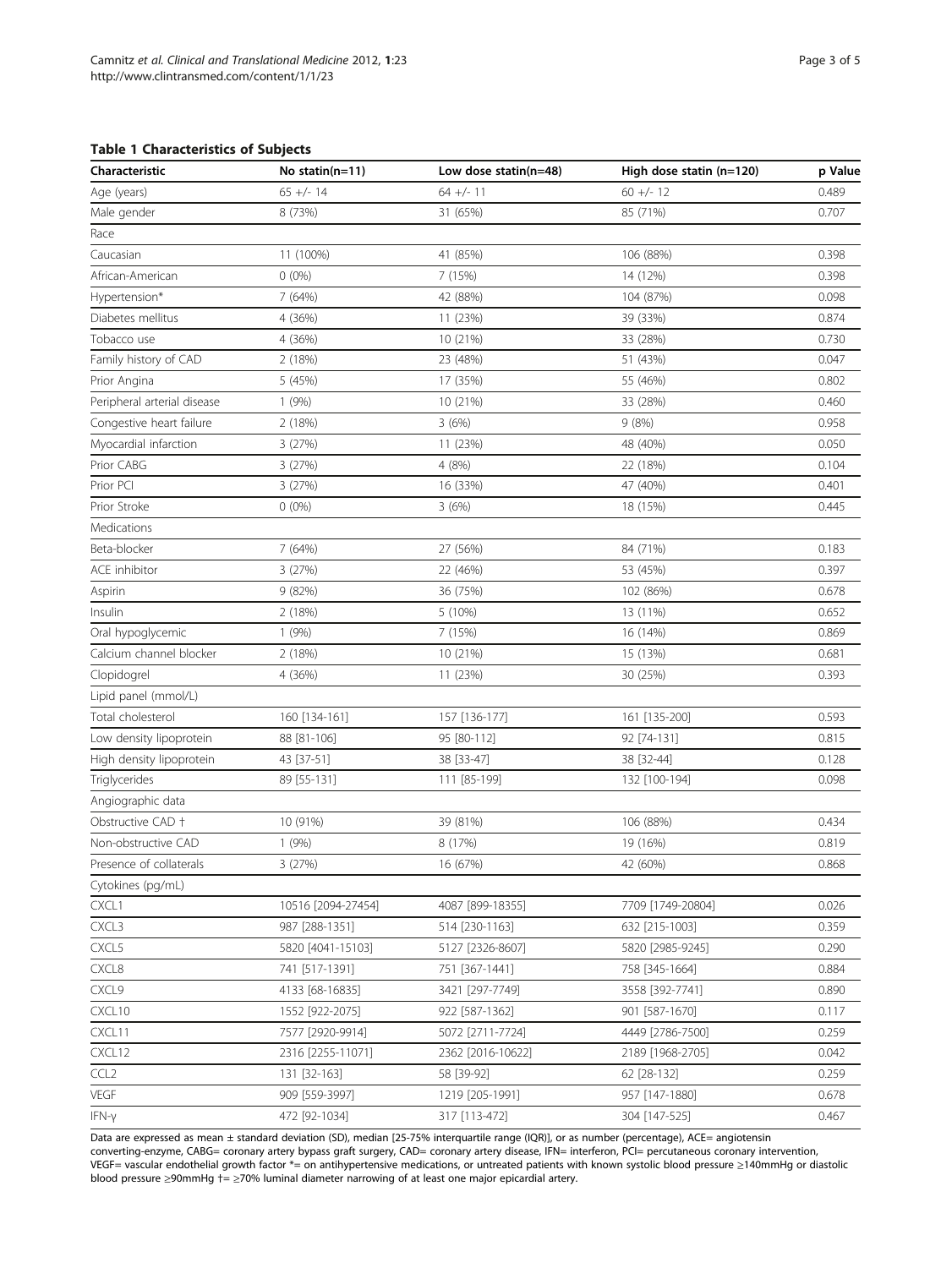in the no treatment group had mildy depressed function (defined as 45-50%), 2 subjects in the low-dose group had mildy depressed and 1 had moderately depressed (defined as 40-45%) function, and in the high-dose group, 5 had mildly depressed and 4 had moderately depressed function. Subjects taking statins had higher rates of a family history of coronary artery disease (p=0.047) (Table [1\)](#page-2-0).

While the angiogenic chemokines, CXCL1 and CXCL12, were significantly different across the groups, there were no differences in median levels of angiostatic chemokines, VEGF or interferon-gamma. Median levels of CXCL1 were highest in subjects not on statin therapy. Compared to subjects either not on statin therapy or on low-dose statins, those taking high-dose statins had lower median values of CXCL12 (2316 [2255–11071], vs 2362 [2016–10622], vs 2189 [1968–2705] pg/mL, p=0.042). CXCL12 levels in those not on statin therapy were similar to those on lowdose statin (2316 [2255–11071] vs 2362 [2016–10622] pg/ mL, respectively, p=0.181), suggesting that low-dose statins do not increase CXCL12 levels but rather high-dose statins decrease CXCL12 levels. On multivariate analysis, after adjusting for age, gender, prior myocardial infarction, and chronic administration of aspirin, clopidogrel, insulin, oral hypoglycemic agents, beta-blockers and calcium channel blockers, CXCL12 remained the only factor that was strongly and inversely associated with statin dose at the 95% level (p=0.011). While all subjects had been on statin therapy for at least 2 weeks prior to coronary angiography the duration of statin therapy beyond 2 weeks was not known in all subjects. In the 81 subjects in whom the duration beyond 2 weeks was known, however, there was no difference in the median number of weeks of statin therapy between those on low-dose versus high-dose statin (48 [21-108] vs 49 [25-88], p=0.832).

## **Discussion**

The effect of statins on angiogenesis is dose-dependent and independent of lipid lowering [\[2,3\]](#page-4-0). At low doses, statins promote angiogenesis by enhancing endothelial cell proliferation, migration and differentiation, while at high doses they exert anti-angiogenic effects by inducing endothelial cell apoptosis [[2,3](#page-4-0)]. In addition, statins promote the trafficking of bone marrow-derived progenitor cells into atherosclerotic plaque [[7](#page-4-0)]. In patients with coronary artery disease, statins have been associated with down-regulation of several chemokine ligands [\[8](#page-4-0)], but their potential effect on CXCL12, a potent mediator of angiogenesis, has not been reported previously.

CXCL12 plays a unique role in angiogenesis. CXCL12 is constitutively expressed in the bone marrow, and peripheral tissues including the heart, and mediates angiogenesis by regulating the trafficking of endothelial progenitor cells [[9\]](#page-4-0). In a mouse model of pulmonary hypertension,

administration of pravastatin ameliorated hypoxiainduced pulmonary hypertension and was associated with decreased accumulation of bone marrow-derived progenitor cells in the pulmonary artery adventitia and reduced plasma levels of CXCL12 [\[10\]](#page-4-0). In a hind-limb ischemia model, investigators determined the effects of fluvastatin and CXCL12 on angiogenesis [\[11\]](#page-4-0). They found that treatment with fluvastatin and CXCL12 together additively increased migration and proliferation of endothelial progenitor cells into the ischemic issue, improved reperfusion, and down-regulated apoptosis more effectively than treatment with either agent alone [\[11](#page-4-0)]. Whether statins play a role in the progression of atherosclerosis was examined in a separate study where apolipoprotein E knockout mice on an atherogenic diet were treated with rosuvastatin (1mg and 10mg/kg of body weight) or pravastatin (10mg/ kg of body weight) [\[7](#page-4-0)]. They found that treatment with rosuvastatin (particularly in those treated with a high dosage of the statin), but not pravastatin, dose-dependentlyreduced the size of atherosclerotic plaques [\[7](#page-4-0)]. Moreover, compared to control-treated animals, the plaques in statin-treated animals were characterized by a higher degree of endothelialization and increased numbers of bone marrow-derived progenitor cells within the lesions [[7](#page-4-0)]. Our finding that the angiogenic chemokine CXCL1 was significantly higher in a small number of subjects not on statin therapy is consistent with a previously published paper where investigators found that in 8 subjects with coronary artery disease who were not on statin therapy at baseline, 6 months of high-dose atorvastatin treatment (80mg daily) was associated with a significant decrease in the gene expression of CXCL1 in their peripheral blood mononuclear cells [[12](#page-4-0)]. Lastly, the heterogeneity in blood levels of CXCL12 is consistent with that of other chemokines and has been noted before [\[5,13\]](#page-4-0). Our data suggests that statin dose is important and may shed light on the mechanism by which statins exert a biphasic effect on angiogenesis. We show that plasma CXCL12 levels in patients on statin therapy were strongly and inversely associated with statin dose. This finding maybe clinically important in that high doses of statins may inhibit neovascularization in humans which could manifest as stabilization of vulnerable atherosclerotic plaques by suppressing angiogenesis within the plaque, or by inhibiting neovascularization within the ischemic myocardium. Thus, additional human studies with larger numbers of participants are needed to define the effect of statin dose on angiogenesis directly.

Our study has limitations. First, although all subjects were on chronic statin therapy for at least 2 weeks, the duration of statin therapy prior to 2 weeks was not available for all patients. However, in those in whom the duration was known, there was no difference in median number of weeks of statin therapy prior to coronary